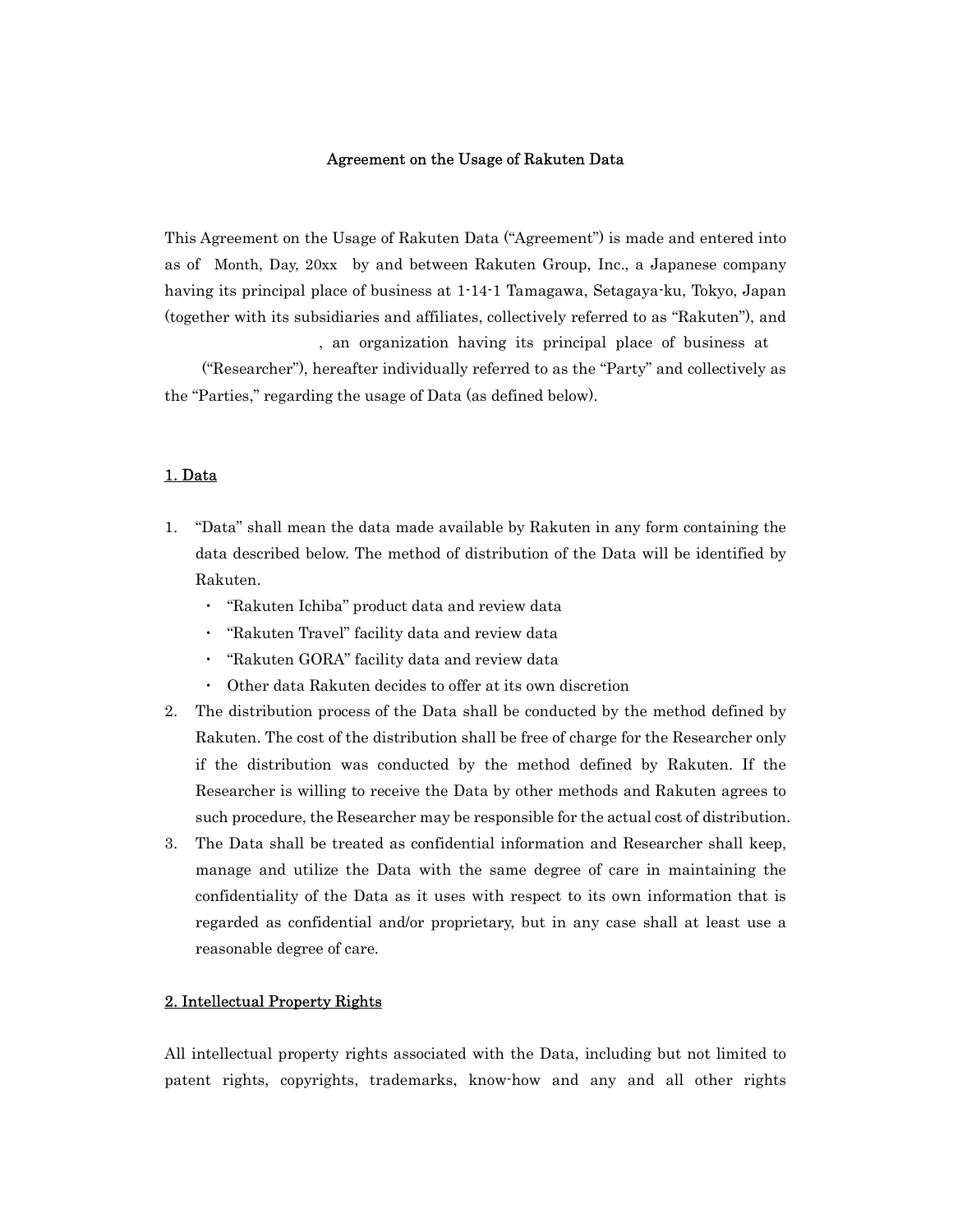(collectively referred to as "Intellectual Property Rights"), shall remain the property of Rakuten or any licensors which Rakuten has obtained the right to sublicense such Data from.

# 3. Usage of the Data

- 1. The Researcher shall be able to use the Data only for the scientific research purpose of the Researcher (hereafter "Purpose"). The Researcher may only share the Data with the representative of the project who share a common research interest in line with the Purpose and such representative's project members (collectively known as "Project Representative," specified below), except for the limited purpose of scientific publication as defined in Clause 4. The Researcher may not share Data with any other third parties without prior written consent from Rakuten.
	- a. "Project Representative" is as follows:
		- (1) Organization:
		- (2) Name:
- 2. The Researcher and Project Representative shall not copy or reproduce this Data beyond the necessity of the Purpose without prior written consent from Rakuten.
- 3. If a collaborator of the Researcher or Project Representative, whose affiliation or organization is not the Researcher ("Collaborator"), wants to use the Data, the original organization of the Collaborator must execute an agreement with Rakuten in order to receive the Data from the Researcher or Rakuten.

#### 4. Public Presentation Using this Data

- 1. Researcher may make public presentations utilizing the Data ("Public Presentation"), provided that the Researcher must notify Rakuten the earlier of at least 10 days prior to the date of the submission of the presentation or 30 days prior to the date of the Public Presentation. The notification by the Researcher to Rakuten shall include presentation content, date, place and any other important information regarding the Public Presentation.
- 2. Rakuten reserves the right to reject the presentation or request revisions based on the view of fairness and appropriateness. The Researcher is responsible for complying with such request to proceed with the Public Presentation.
- 3. It is the duty of the Researcher to exclude information which can identify an individual or organization from the Data in Public Presentations.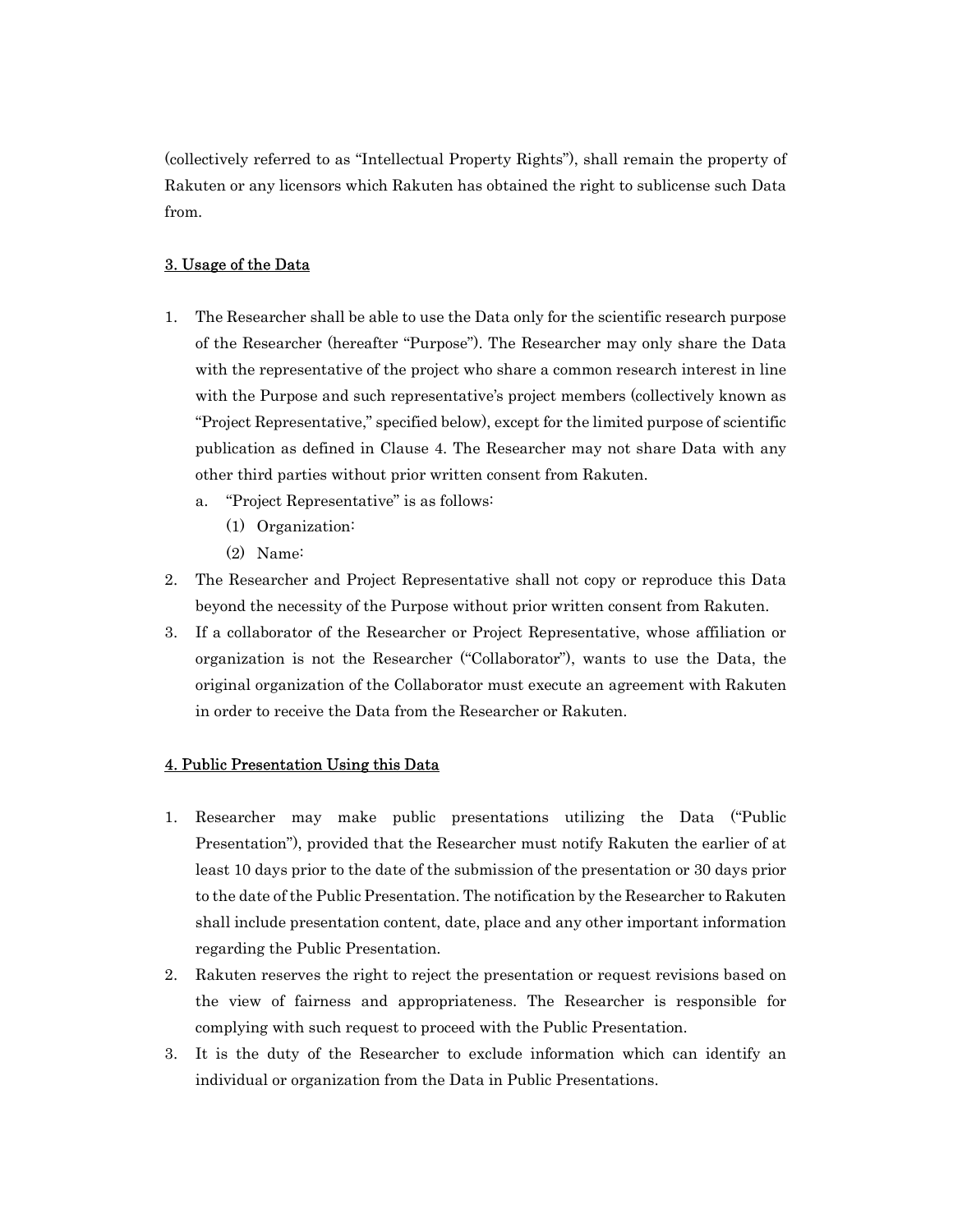- 4. It is the duty of the Researcher to exclude information which infringes on the rights of a third party.
	- a. For the purposes of this Clause 4, "third party" means merchants, customers, users, reviewers and any other party included in or involved with the Data.
	- b. For the purposes of this Clause 5, "rights" means copyright, trademark rights, intellectual property rights, honor, privacy and any other rights of anyone included in or involved with the Data.
- 5. The Researcher shall make it explicit in the Public Presentation that the Data used in the presentation is data provided by Rakuten in the manner Rakuten instructs to the Researcher in writing.

# 5. Report

- 1. Upon request by Rakuten, the Researcher shall make a report regarding the usage of the Data in the format designated by Rakuten ("Report").
- 2. The Researcher shall make the Report in a timely manner. In case the Report includes incorrect information or the Researcher cannot make the Report in a timely manner, Rakuten reserves the right to terminate the usage of the Data without any limitation.

### 6. The Rights of the Research Activity

The intellectual property rights of the research conducted by the Researcher solely belongs to the Researcher. If Rakuten is willing to use the research results conducted by the Researcher, the Parties shall discuss the matter in a cooperative and collaborative manner.

### 7. Term

- 1. This Agreement shall continue for one (1) year from the Effective Date ("Term"). If neither Party expresses intent to terminate this Agreement by one (1) month before the end of the Term, this Agreement shall continue automatically for one additional year, and likewise thereafter.
- 2. Clauses 6, 8, 9, 11 and 12 shall survive and apply to both Parties after the termination of this Agreement.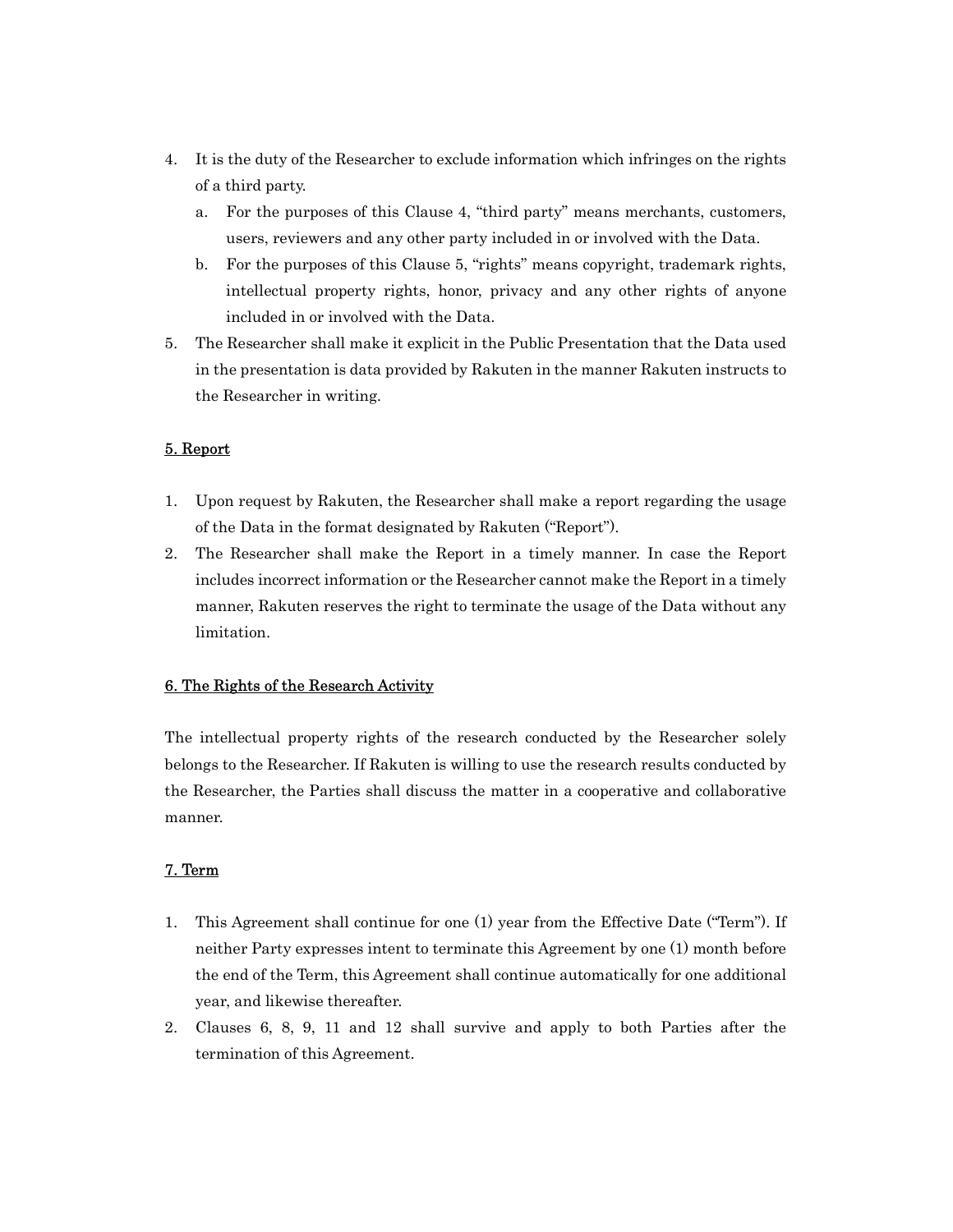## 8. Termination and Return/Destruction of the Data

- 1. Rakuten reserves the right to terminate this Agreement at any time.
- 2. Upon the expiration or termination of this Agreement for any reason, the Researcher shall return the Data to Rakuten and delete all copies and the products produced partially or entirely from the Data. The Researcher shall notify the completion of the deleting process to Rakuten in a written form.

# 9. No Warranty and Remedy

- 1. The Data will be provided "as is" without any warranties of any kind, whether express or implied, as to the accuracy, completeness or reasonableness of the Data.
- 2. Rakuten shall not be liable for any loss and damage due to the use of the Data by the Researcher.
- 3. Rakuten shall be entitled to seek equitable relief, including specific performance, in the event of any breach of this Agreement by the Researcher. Such remedies, however, shall not be deemed to be the exclusive remedies for any breach of this Agreement but shall be in addition to all other remedies available at law or in equity.

# 10. Indemnification

- 1. The Parties agree that the Data includes confidential information of Rakuten, and the Researcher shall be fully responsible for any loss, damage or harm of Rakuten by any breach of this Agreement by the Researcher, unless Rakuten attests that the damage or harm is not the fault of Researcher.
- 2. The Researcher is liable for the damages caused by the Researcher due to the violation of the Agreement. Liability shall include all costs, such as lawyers' fees, for resolving the dispute.
- 3. Any third party claim or dispute caused by the activities of the Researcher, including the Public Presentation or any violation of the Agreement, shall be resolved by the Researcher. If the third party claim or dispute causes damage to Rakuten, the Researcher shall be held liable for the damages and any expenses related to dispute resolution, including lawyers' fees.

# 11. No Transfer of Rights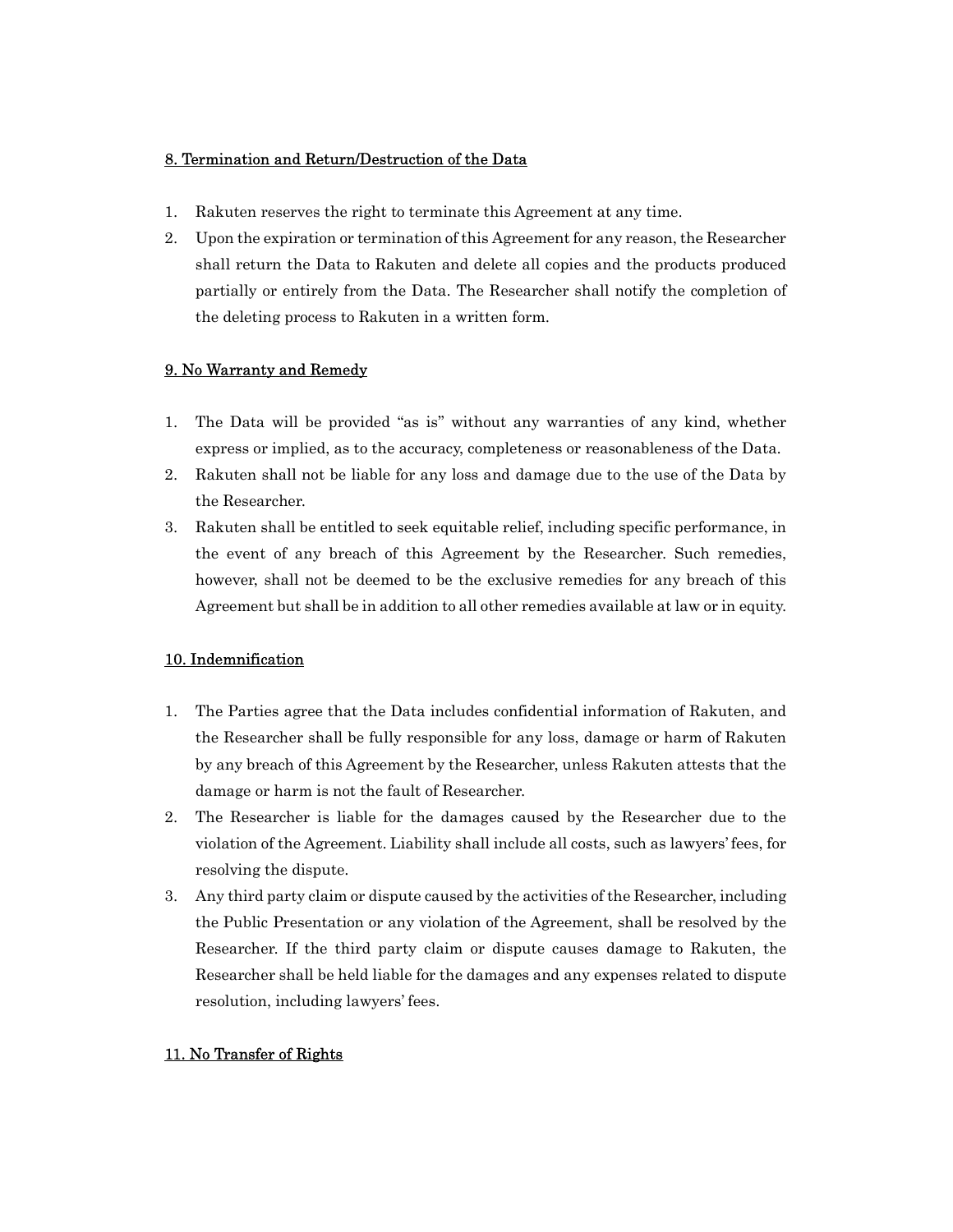The Researcher may not assign or otherwise transfer this Agreement or any rights granted under this Agreement or any portion or derivative of the rights granted under this Agreement to a third party without the prior written approval of Rakuten.

### 12. Governing Law and Jurisdiction

This Agreement shall be governed by and construed in accordance with the laws of Japan without reference to conflict of law principles. Any disputes arising out of this Agreement shall be subject to the exclusive jurisdiction of the Tokyo District Court.

#### 13. Miscellaneous

- 1. This Agreement supersedes any prior agreements between the Parties concerning the subject matter herein and constitutes the sole agreement between the Parties.
- 2. No amendments to or modifications of this Agreement shall be effective unless confirmed in a writing signed by the duly authorized representatives of each Party.
- 3. In the event that any provision of this Agreement is held in any extent to be invalid or unenforceable, the remainder of this Agreement shall not be affected thereby, and each provision of this Agreement shall remain valid and enforceable to the fullest extent permitted by law.
- 4. This Agreement may be executed in counterparts, each of which shall be deemed to be an original, but all of which, taken together, shall constitute one and the same agreement.
- 5. Each Party will comply with applicable laws and regulations regarding the use, transfer and disclosure of technical information, including but not limited to, the Foreign Exchange and Trade Act of Japan and its equivalent laws and regulations in other countries that are applicable.